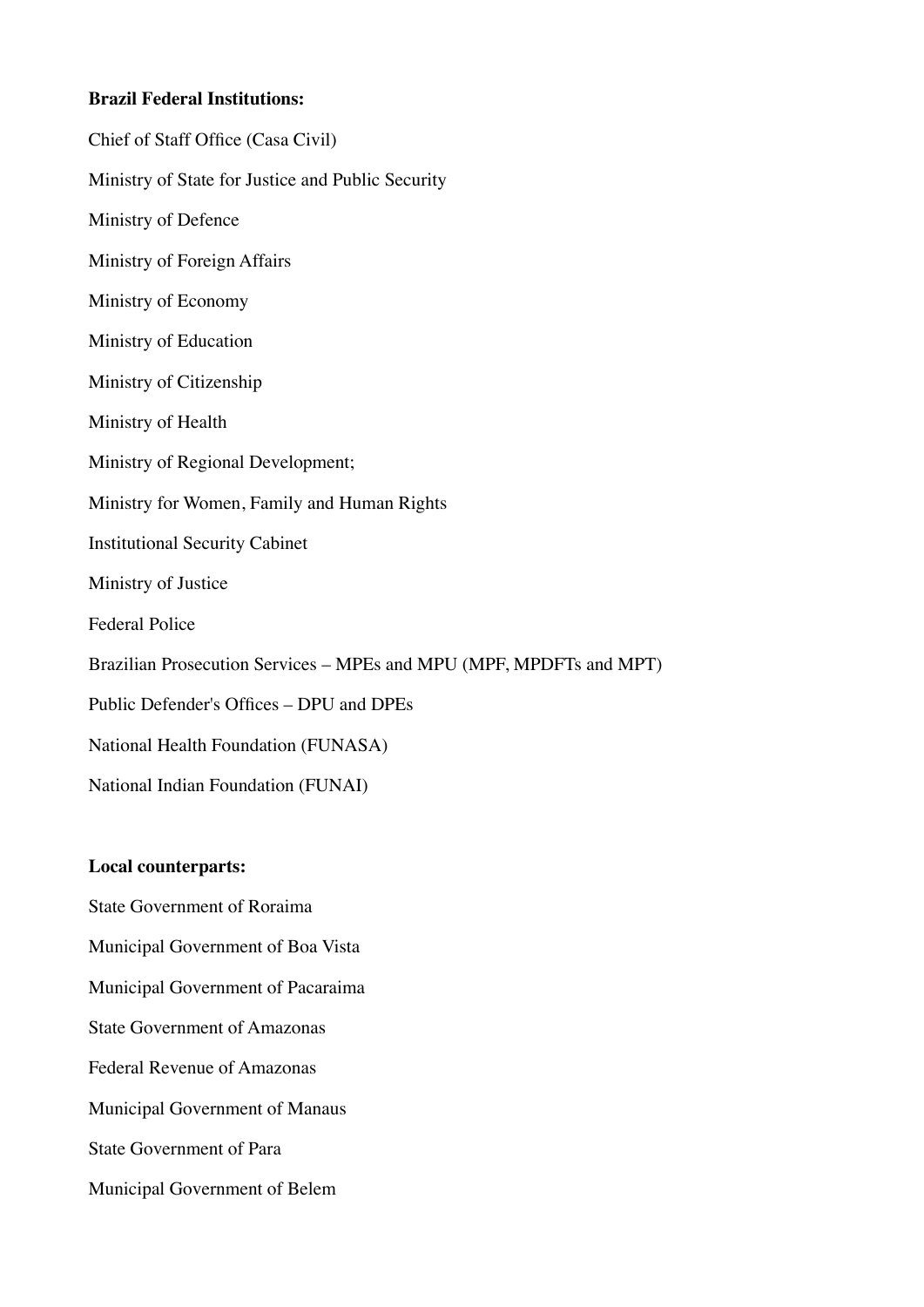State Government of Sao Paulo Municipal Government of Sao Paulo State Government of Rio de Janeiro Municipal Government of Rio de Janeiro State Government of Minas Gerais Municipal Government of Minas Gerais

### **UN Agencies:**

UNHCR – The United Nations High Commissioner for Refugees

IOM – International Organization for Migration

UNFPA – The United Nations Children's Fund

UN Women - The United Nations Entity for Gender Equality and the Empowerment of Women

UNDP – The United Nations Development Program

UNICEF – The United Nations Children's Fund

ILO – International Labour Organization

UNEP – The United Nations Environment Program

PAHO/WHO - Pan American Health Organization / World Health Organization

UNAIDS - The Joint United Nations Programme on HIV/AIDS

UNESCO - The United Nations Educational, Scientific and Cultural Organization

UNODC – The United Nations Office on Drugs and Crime

UNOPS - The United Nations Office for Project Services

#### **Civil Society Organizations:**

ADRA - Agência Adventista de Desenvolvimento e Recursos Assistenciais

AEBVB - Associação Educacional e Beneficente Vale da Bênção

Aldeias Infantis SOS Brasil

ASAV - Serviço Jesuíta a Migrantes e Refugiados (SJMR Brasil)

ASBRAD - Associação Brasileira de Defesa da Mulher da Infância e da Juventude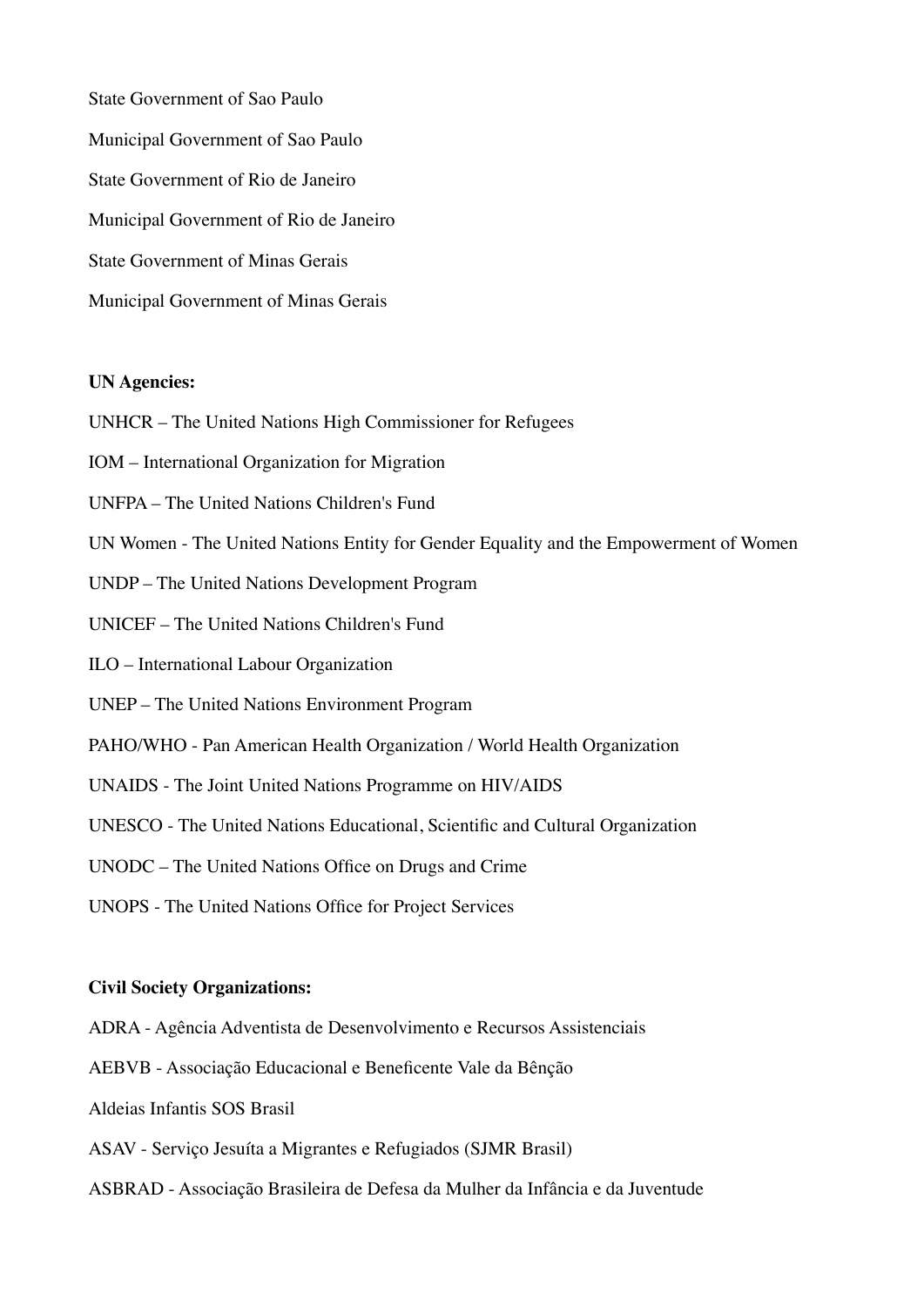| Associação Beneficente e Cultural Amigos do Noivo                              |
|--------------------------------------------------------------------------------|
| AVSI Brasil - Associação Voluntários para o Serviço Internacional/Brasil       |
| CAM - Centro de Atendimento ao Migrante                                        |
| Cáritas Arquidiocesana de São Paulo                                            |
| Cáritas Arquidiocesana do Rio de Janeiro                                       |
| Cáritas Brasileira                                                             |
| Cáritas Manaus                                                                 |
| Cáritas Suíça no Brasil                                                        |
| CDDH - Centro Defesa dos Direitos Humanos de Guarulhos                         |
| CIEDS - Centro Integrado de Estudos e Programas de Desenvolvimento Sustentável |
| CMDH/RR - Centro de Migrações e Direitos Humanos da Diocese de Roraima         |
| Fraternidade - Federação Humanitária Internacional                             |
| IMDH - Instituto Migrações e Direitos Humanos                                  |
| <b>IMPACT</b> (Reach)                                                          |
| Instituto Félix Guattari                                                       |
| Instituto Mana                                                                 |
| <b>Instituto Nice</b>                                                          |
| LGBT+Movimento                                                                 |
| Missão Paz                                                                     |
| SEFRAS - Associação de Solidariedade Franciscana                               |
| SMP-NE - Serviço Pastoral dos Migrantes do Nordeste                            |
| <b>World Vision Brazil</b>                                                     |
| Oasis                                                                          |
|                                                                                |

# **International Financial Institutions:**

International Finance Corporation (IFC)

# **Private Sector:**